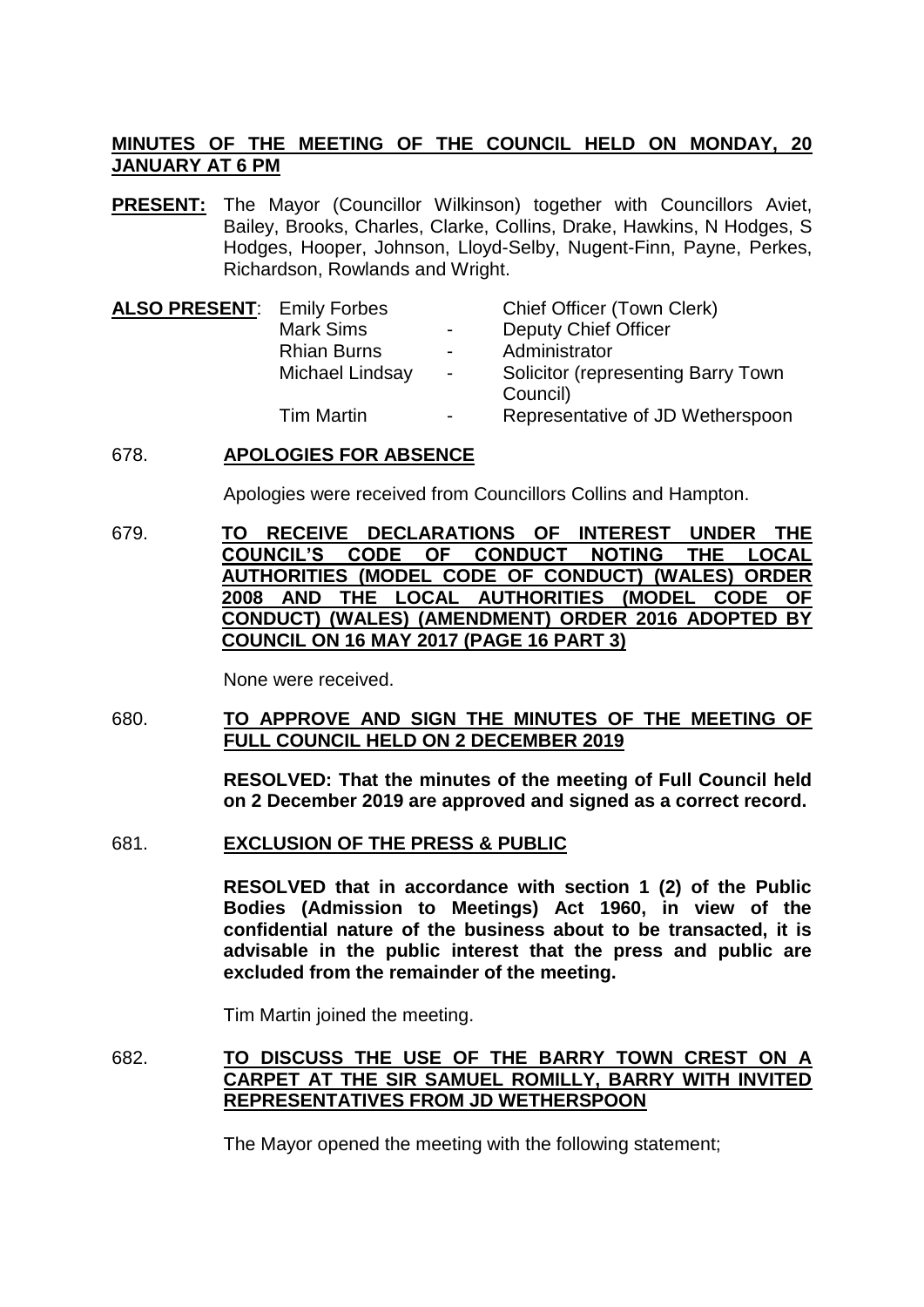"On 12 July 2019 Barry Town Council received a letter from the architects responsible for the installation of the carpet bearing the Barry Town Council Armorial Bearings (Coat of Arms) at The Sir Samuel Romilly, Barry (local Wetherspoons). The letter requested retrospective permission for use of the Council's Coat of Arms on a carpet, which had already been laid.

There had been no earlier request even though a request ought to have been made before plans were made.

A request to use the Council's Coat of Arms must be made in writing to the Finance, Policy and General Purposes Committee (which has delegated powers) or to Full Council, whichever meets sooner to deal with the request.

A number of community groups and not for profit organisations have been granted permission to use the Crest in controlled contexts, for example, the town's football club and rugby club; however, this is not giving permission to 'bear' the Council's Arms, or to endorse a particular product, but it shows a link between the Council and the community it serves and fosters a positive relationship with the community and voluntary / third sector organisations.

At a meeting of Barry Town Council on 22 July 2019, Members were informed of the installation of the carpet. A detailed discussion took place where Members unanimously agreed that the use of the Council's Coat of Arms could imply endorsement of a commercial business. Members felt that placing the Coat of Arms on the floor with furniture placed on top of it was disrespectful of the Coat of Arms. It was noted that had a request been made through the proper channel, Council would have refused permission because of:-

- the commercial nature of the company requesting use, it being a licensed premises;
- a misalignment of values with the company's brand;
- a lack of local community benefits for Barry and
- a lack of respect for the Coat of Arms.

It was also felt that J.D. Wetherspoon had made no attempt previously to create a relationship with the Town or the Town Council beyond being a local commercial enterprise.

The Council therefore RESOLVED on the 22 July 2019:

 That Barry Town Council refuses the request to use the Barry Town Council Armorial Bearings (Coat of Arms) on the carpet of the Sir Samuel Romilly, Barry.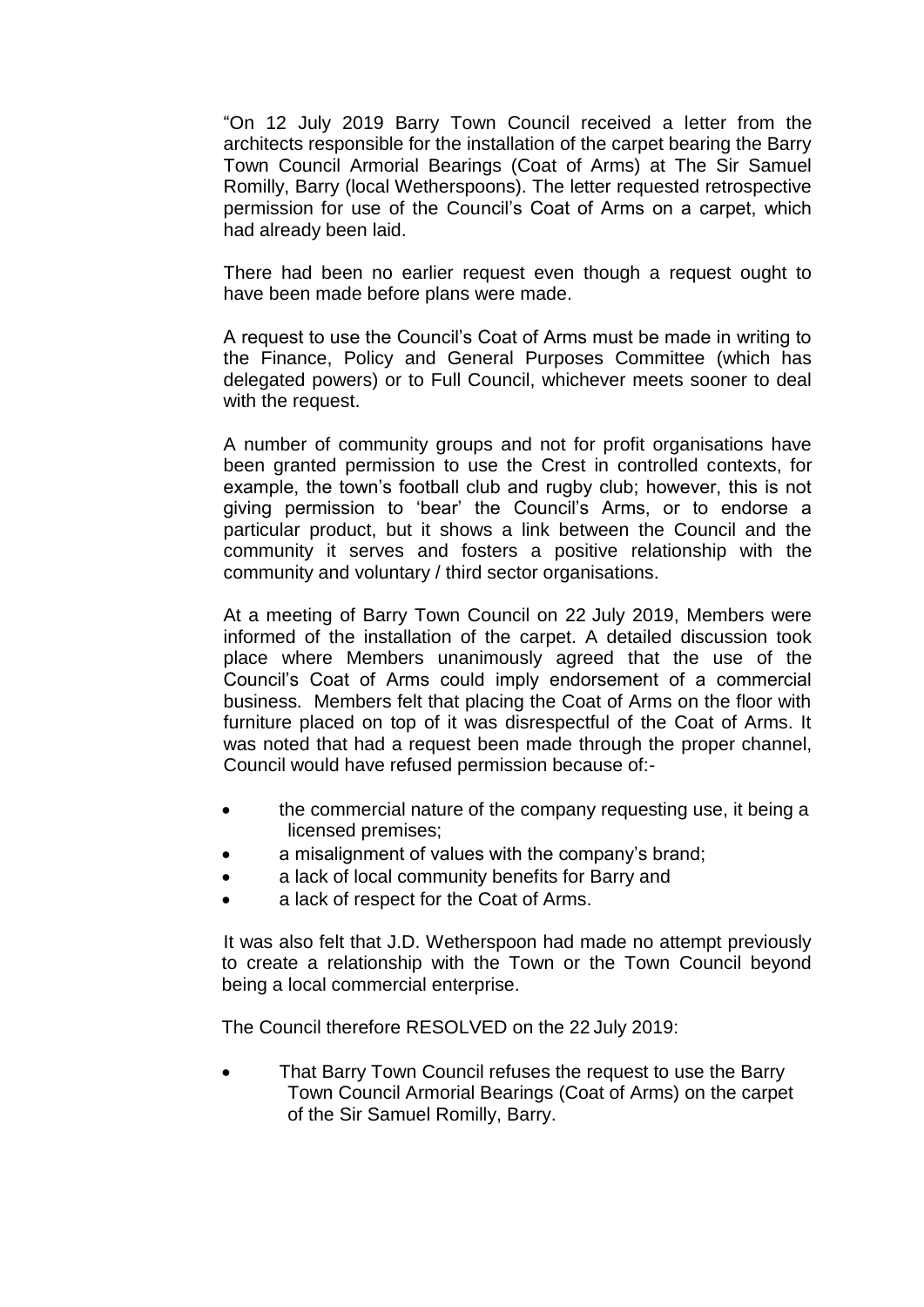- That the Chief Officer responds to the request from the architects, informing them of Council's decision and requesting they remove the carpet as soon as practicably possible.
- That the Chief Officer seek legal advice on what recourse can be taken should J.D. Wetherspoon refuse to remove the carpet.

Since making this known, Wetherspoon's has requested the opportunity to make face to face representation to the Council hence why we are meeting tonight at this Extraordinary meeting of Council.

Councillors are here in attendance as well as officers and our solicitor, Mr Michael Lindsey.

Welcome to the meeting Mr. Martin.

In terms of how the meeting will proceed, you will have the opportunity to address Council, via myself, and stand whilst talking please.

I will facilitate questions and answers form Councillors – Group Leaders will be addressing you to ask questions, not councillors individually. It should be noted that no one individual councillor may speak on behalf of the Council or make a Council resolution.

Following this session, you will be asked to leave the Council Chamber whilst Council consider and discuss its thoughts and then you will be invited back in."

Tim Martin noted that he had been unaware he would be asked to make a statement to Council. He advised Members he had attended the meeting as he understood Council had requested he attend. He noted that he felt the situation with the use of the Crest had gotten out of hand and it had become difficult for either party to retreat.

Tim Martin advised that as a company JD Wetherspoon aimed to build pubs with links to the local community and the individual design and décor of each establishment reflected this. He added that it was JD Wetherspoon's intention to reflect the history of the local community through the refurbishment of significant buildings and the display of local history on the walls.

Tim Martin informed Members that 55 people were employed in the Sir Samuel Romilly pub in Barry. He noted that there had been statements made by a Councillor in the press regarding JD Wetherspoon's employment practices. Tim Martin advised Members that these statements were not true and that JD Wetherspoon awarded bonuses to their staff which amounted to 50% of the company's profits.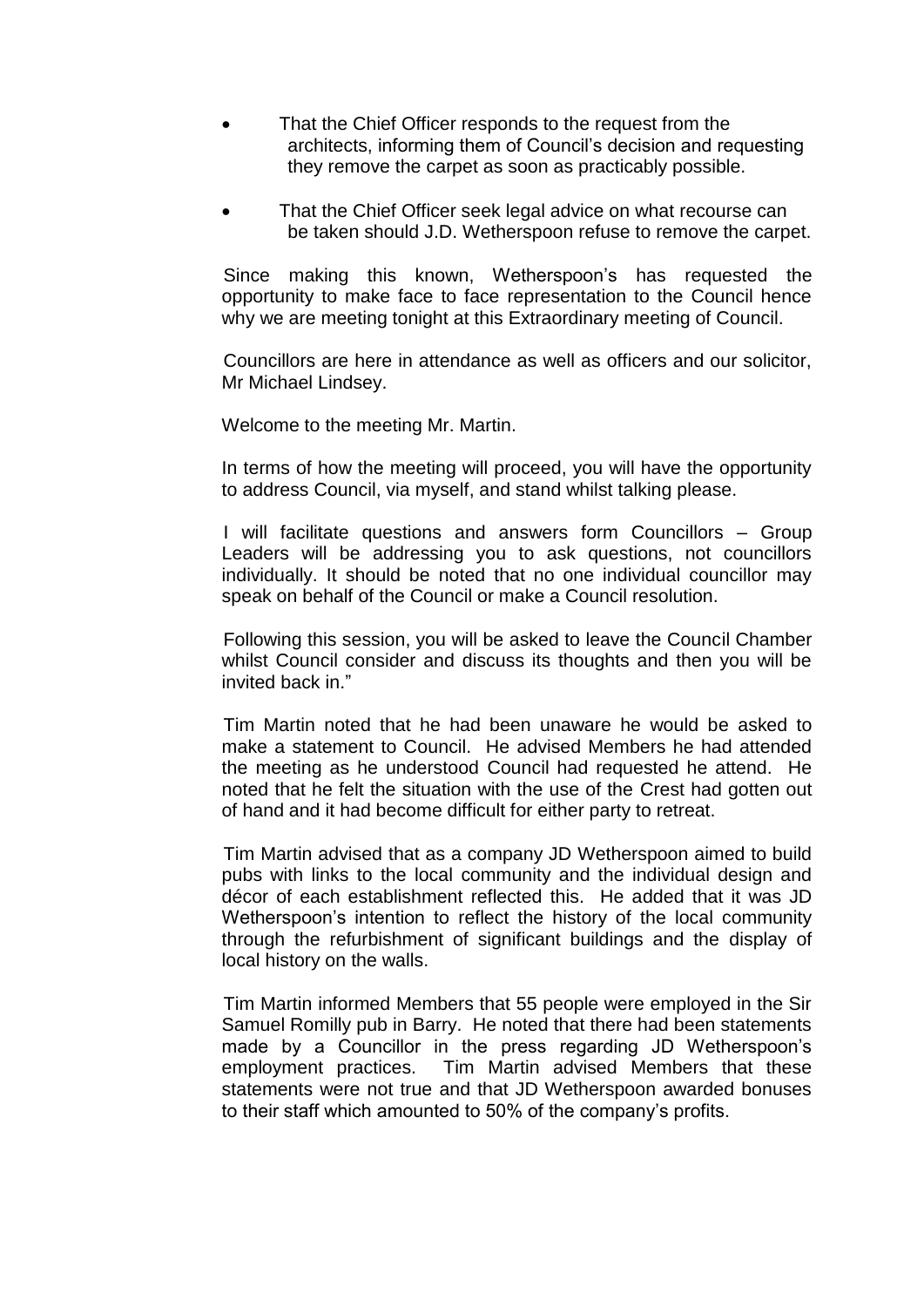He noted that there had not been a situation this extreme in JD Wetherspoon's history and felt that it was important to reach a resolution.

Tim Martin added that he felt there was tremendous public support for the pub and the carpet remaining in situ. He thanked Members for asking him to attend the meeting.

The Leader noted that Members believed that JD Wetherspoon had requested the opportunity to discuss options to allow a resolution be found to the dispute and were hoping to reach a mutually satisfactory outcome during the meeting.

Councillor S Hodges echoed Councillor Brooks' comments and queried what a resolution to the dispute could be from Tim Martin's perspective.

Councillor Bailey queried whether there had been any previous similar situations at other JD Wetherspoon establishments. He also queried how Tim Martin thought the situation could be moved forward.

Tim Martin noted that there had been objections raised against some JD Wetherspoon pubs when they were less well known as a company but that there had been no issues in recent years.

The Chief Officer noted that she and Michael Lindsay (Council's solicitor) had met with JD Wetherspoon's representative to discuss how the situation could be moved forward where a number of possible solutions were discussed. She also reiterated Council's resolution that permission had been refused to use the Barry Town Crest and the request that the carpet should be removed. She noted that the purpose of the Extraordinary meeting of Full Council was to discuss a potential settlement to the dispute.

Tim Martin advised that there had been a misunderstanding on his part regarding the purpose of the meeting as he had not been aware a potential resolution was to be discussed and had not prepared any options to present to Council.

He noted that he felt it was not necessary to get into an argument over a small area of carpet. He further noted that he felt that the public's perception was that Council were being too extreme in requesting a specially designed carpet be removed. He added that he would be happy for the carpet to be replaced with an alternative when it had reached the end of its life.

He noted that JD Wetherspoon had been heavily criticised by a Councillor in the press. He added that he would need to think on how a resolution could be reached and that he felt it would be a waste of time and money to go down the route of legal action.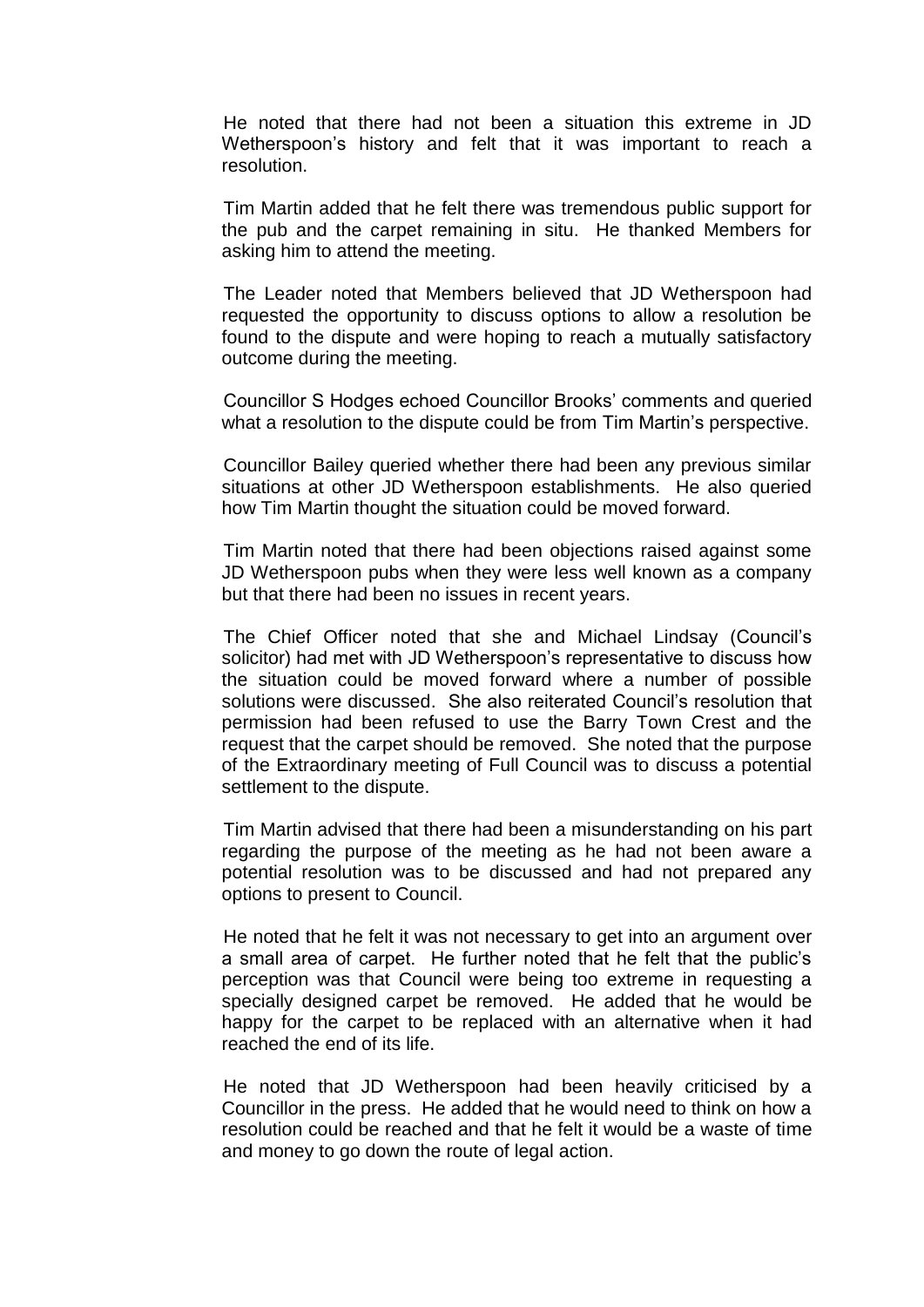The Leader noted that the Council were keen to resolve the matter and asked what timescale would be realistic for Tim Martin to supply options on a possible way forward. Tim Martin suggested a timescale of three weeks for a response.

The Chief Officer queried whether Tim Martin had heard the options JD Wetherspoon's solicitor had discussed with herself and Michael Lindsay during their meeting and what his thoughts were? Tim Martin responded that he had not heard these options and had not discussed them with his legal team; rather he was told that Council had wanted to talk to him, hence his attendance at the meeting.

The Mayor noted that the next meeting of Full Council was scheduled in three weeks' time on Monday 10 February 2020 and queried whether Tim Martin would be able to supply options for discussion at this meeting. Tim Martin responded that he would try to meet this timescale but would inform the Chief Officer if he was not able to do so.

Councillor S Hodges noted that it was unfortunate that discussions could not progress any further.

Tim Martin left the meeting.

Councillor S Hodges noted that it was not possible for any discussion to take place as no options had been presented. She proposed Group Leaders be involved with any future negotiations with a final decision coming back to a meeting of Full Council.

Councillor Brooks agreed with Councillor S Hodges suggestion, adding that she was disappointed with the outcome of the meeting.

Michael Lindsay noted that it may be useful to write to JD Wetherspoon to make it clear that Barry Town Council still considered the removal of the carpet as an option and that there were a number of options available to proceed down this route. He advised that he did feel it was not in either party's best interest to enter into a legal dispute and it would be best to find a mutually acceptable solution, however, the legal positioning should be made known.

Councillor Lloyd-Selby noted that she felt it was important to be careful in terms of public perception. She also felt that it would be useful to write directly to Tim Martin to remind him of the Council's resolution and that they wished to move forward constructively with this matter.

The Chief Officer noted that the tone of the meeting had been very different from that which was held with the JD Wetherspoon solicitor and was rather bemusing.

Councillor Bailey noted that he felt the meeting had been fairly positive in tone. He added that he felt legal action should be dismissed due to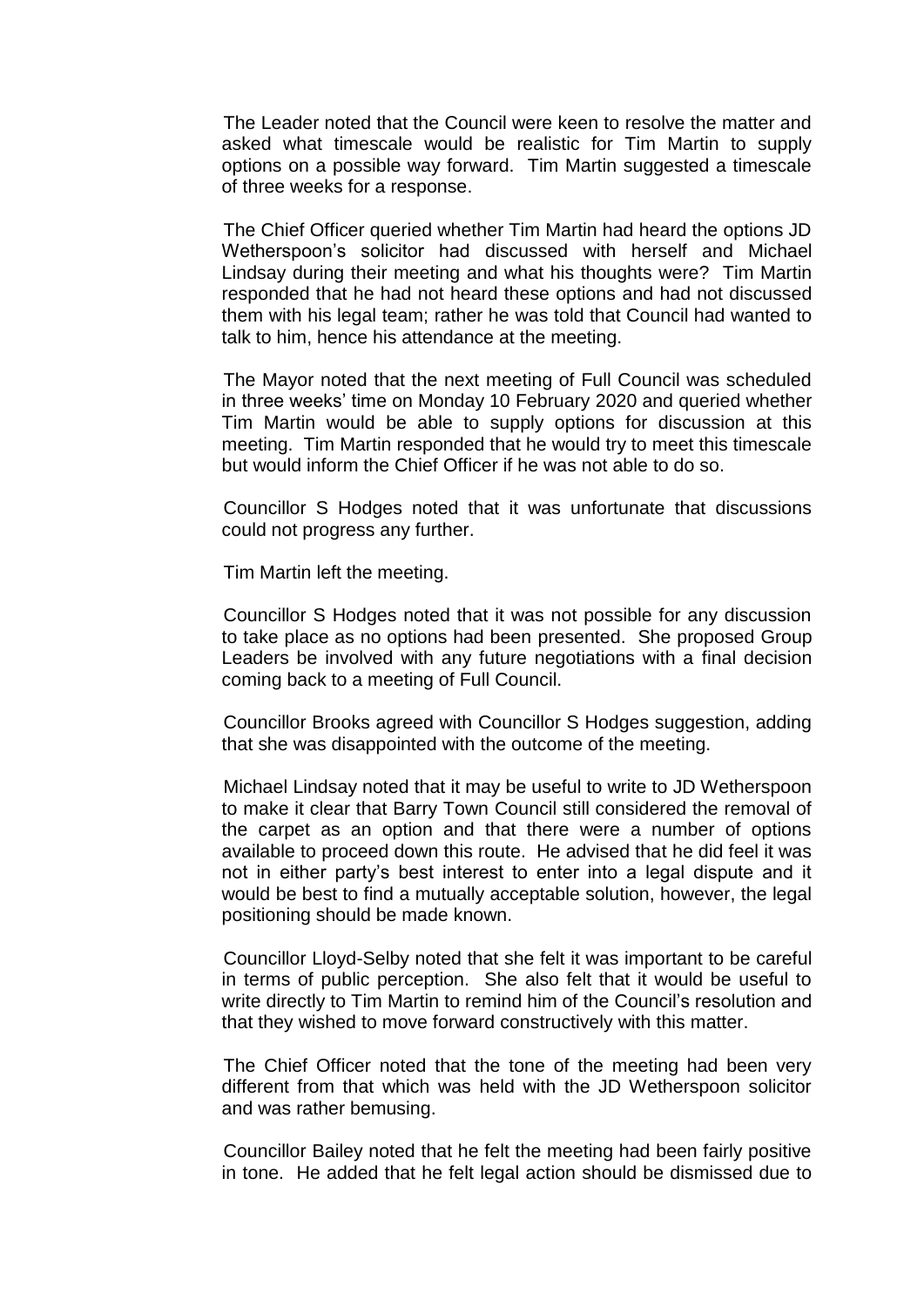the cost implications. He added that he felt steps should be taken to ensure the Crest was trademarked/copyrighted going forwards in order that this situation could not arise in the future.

He noted that whilst he agreed with the initial point of principle of refusing permission for the use of the Crest that due to the amount of resources required to pursue the matter he was hopeful that Tim Martin would respond with some possible options. He also felt that the public would thank the Council for reaching an agreement with JD Wetherspoon without going through a legal dispute.

Councillor Hooper noted that the Council had agreed unanimously that there was a misalignment with the employment values of JD Wetherspoon and Barry Town Council and felt that this decision should be stuck to. He noted that whilst he felt it was positive that Tim Martin had attended the meeting, Members should remember that he was working for financial gain and not for the good of the local community. He added that Tim Martin would not tolerate the use of the JD Wetherspoon branding or logo by another entity and that options to force JD Wetherspoon to remove the carpet should be further explored.

Councillor Richardson echoed concerns regarding the lack of a resolution. She noted that there had also been positive comments from the public regarding the Councils stance on the matter.

Councillor Bailey noted that whilst JD Wetherspoons values had been raised as an issue it was as part of the discussion and it was possible that individual Councillors had come to the decision to refuse permission for use of the Crest due to other issues raised. He further noted that he was happy to state that he had changed his mind on this aspect of the discussion. He also noted that as Barry Town Council did not hold the trademark/copyright to the crest it was limited in what action could be taken, particularly in this instance where there was such a large mismatch in funds available to the two parties.

Councillor S Hodges felt that it would be useful for the Chief Officer to draft a statement for the press should it be required.

Councillor Johnson noted that he felt the discussion had not moved forward and that Tim Martin had failed to give a response when asked directly what he saw as a possible solution to the situation.

### **RESOLVED:**

- **1. That Council waits until 10 February 2020 for a response from JD Wetherspoon outlining options for a resolution to the dispute.**
- **2. That if a response is sent prior to this date, Group Leaders meet to discuss the options.**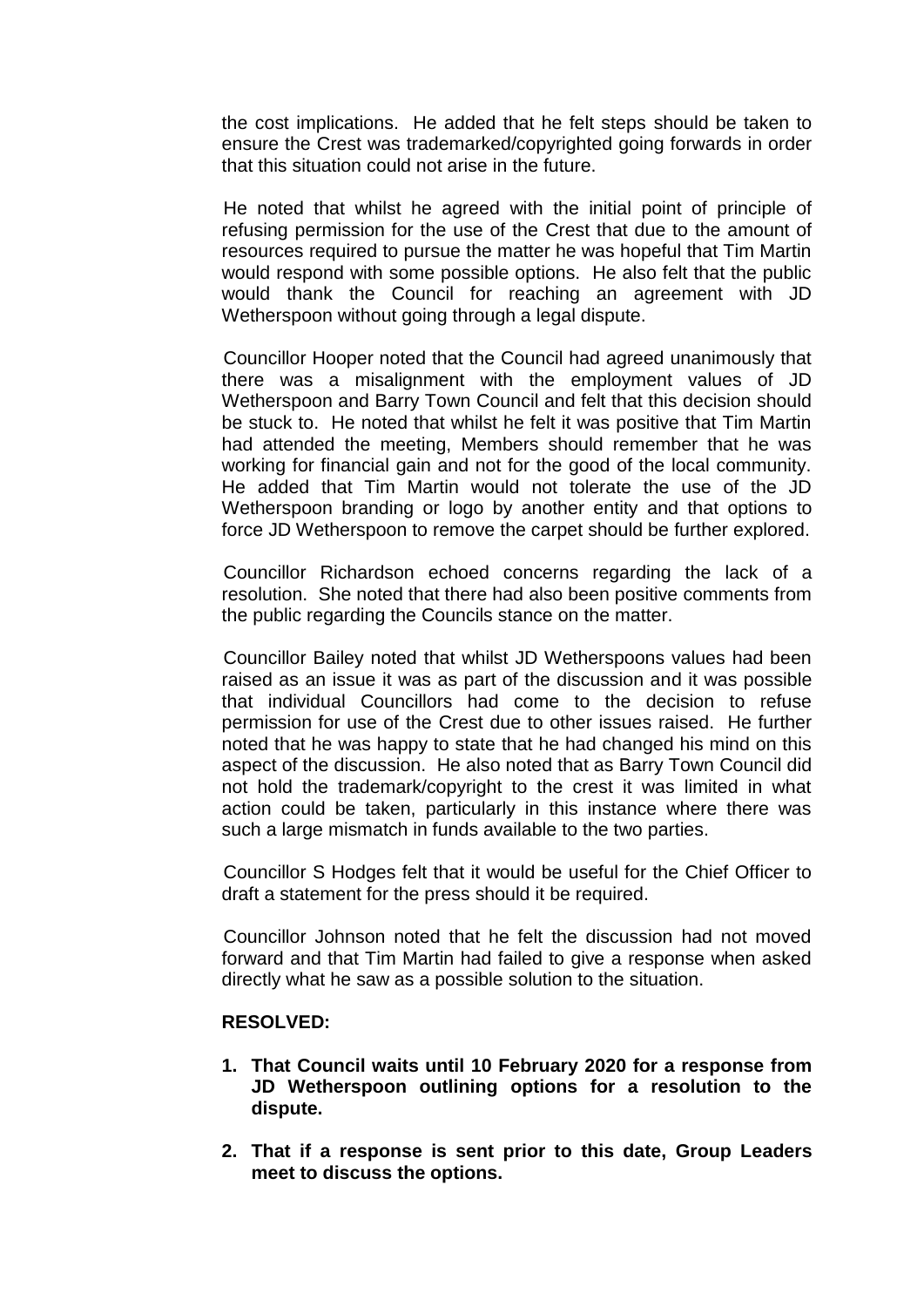- **3. That Barry Town Council's solicitor be instructed to draft a letter to Tim Martin outlining the avenues that could be pursued to force the removal of the carpet.**
- **4. That the Chief Officer liaises with Group Leaders, the Council's solicitor and the JD Wetherspoon's solicitor if possible solutions to the dispute are put forward.**
- **5. That the Chief Officer drafts a statement for the press should it be required.**

The meeting closed at 6.55 pm.

Signed ………………………………………..

Dated …………………………………….. (Town Mayor)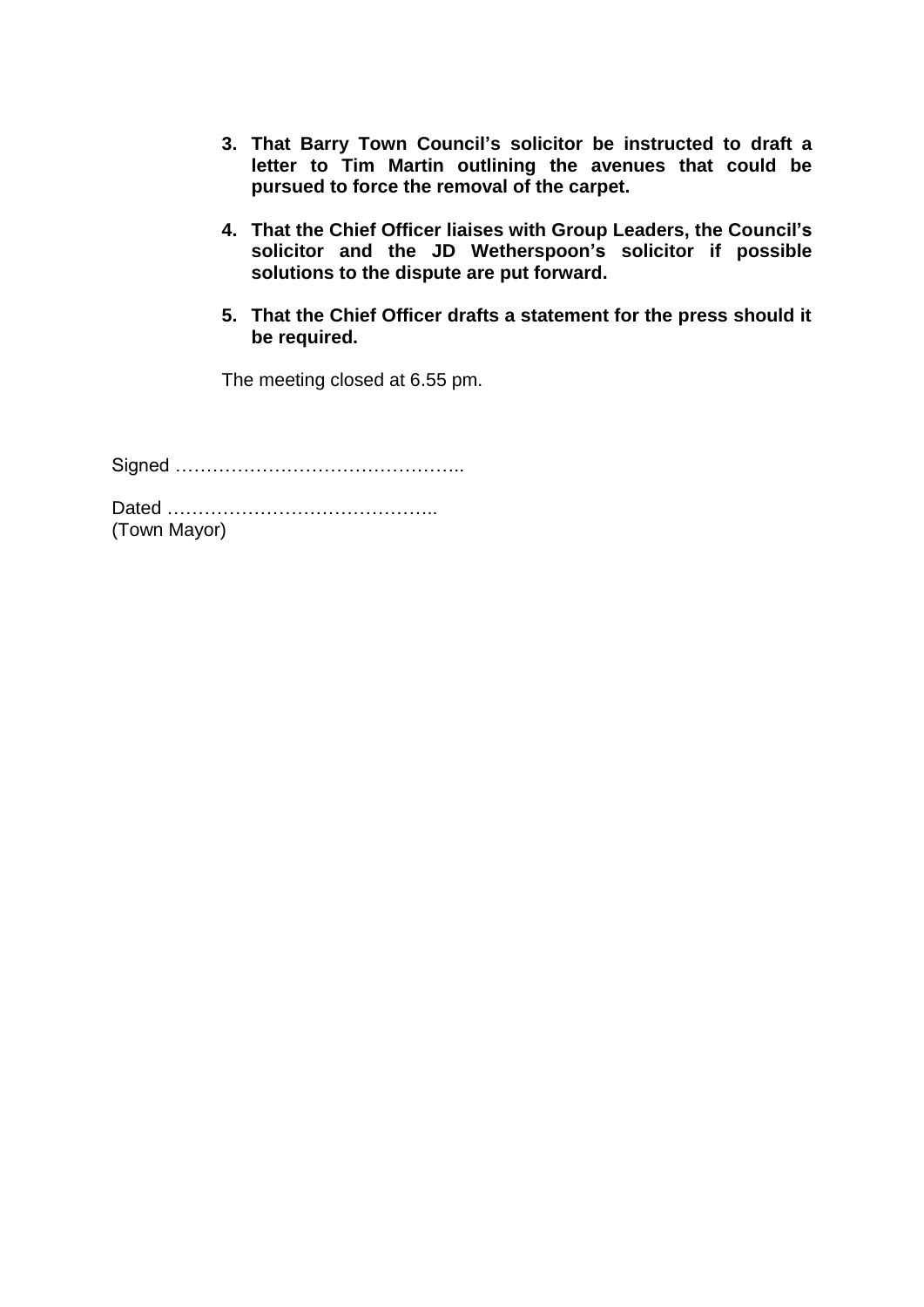# **COFNODION CYFARFOD Y CYNGOR A GYNHALIWYD AR NOS LUN, 20 IONAWR AM 6 PM**

**PRESENNOL:** Y Maer (Cynghorydd Wilkinson) ynghyd â'r Cynghorwyr Aviet, Bailey, Brooks, Charles, Clarke, Collins, Drake, Hawkins, N Hodges, S Hodges, Hooper, Johnson, Lloyd-Selby, Nugent-Finn, Payne, Perkes, Richardson, Rowlands a Wright.

| <b>HEFYD YN BRESENNOL: Emily Forbes</b><br><b>Mark Sims</b><br>$\blacksquare$ |                      |                | Prif Swyddog (Clerc y Dref)<br>Dirprwy Brif Swyddog |     |             |
|-------------------------------------------------------------------------------|----------------------|----------------|-----------------------------------------------------|-----|-------------|
|                                                                               |                      |                |                                                     |     |             |
|                                                                               | Michael Lindsay      | $\blacksquare$ | Cyfreithiwr                                         | (vn | cynrychioli |
|                                                                               | Cyngor Tref Y Barri) |                |                                                     |     |             |
|                                                                               | <b>Tim Martin</b>    |                | Cynrychiolydd                                       |     | JD          |
|                                                                               | Wetherspoon          |                |                                                     |     |             |

## 678. **YMDDIHEURIADAU AM ABSENOLDEB**

Derbyniwyd ymddiheuriadau oddi wrth y Cynghorwyr Collins a Hampton.

679. **DERBYN DATGANIADAU O FUDDIANNAU O DAN GOD YMDDYGIAD Y CYNGOR GAN NODI GORCHYMYN AWDURDODAU LLEOL (MODEL GOD YMDDYGIAD) (CYMRU) 2008 A GORCHYMYN AWDURDODAU LLEOL (MODEL GOD YMDDYGIAD) (CYMRU) (DIWYGIAD) 2016 A FABWYSIADWYD GAN Y CYNGOR AR 16 MAI 2017 (TUDALEN 16 RHAN 3)**

Ni chafwyd unrhyw ddatganiadau o fuddiant.

680. **CYMERADWYO A LLOFNODI COFNODION CYFARFOD Y CYNGOR LLAWN A GYNHALIWYD AR 2 RHAGFYR 2019**

> **PENDERFYNWYD: Y dylid cymeradwyo a llofnodi'n gywir gofnodion cyfarfod y Cyngor Llawn a gynhaliwyd ar 2 Rhagfyr 2019.**

681. **EITHRIO'R WASG & CYHOEDD**

**PENDERFYNWYD yn unol ag adran 1(2) Deddf Cyrff Cyhoeddus (Mynediad i Gyfarfodydd) 1960, ac oherwydd natur gyfrinachol y materion sydd ar fin cael eu trafod, ei bod yn well er lles y cyhoedd fod y wasg a'r cyhoedd yn cael eu heithrio o weddill y cyfarfod.**

Ymunodd Tim Martin â'r cyfarfod.

682. **TRAFOD Y DEFNYDD O ARFBAIS TREF Y BARRI AR GARPED YN Y SIR SAMUEL ROMILLY, Y BARRI GYDA CHYNRYCHIOLWYR A WAHODDWYD O JD WETHERSPOON**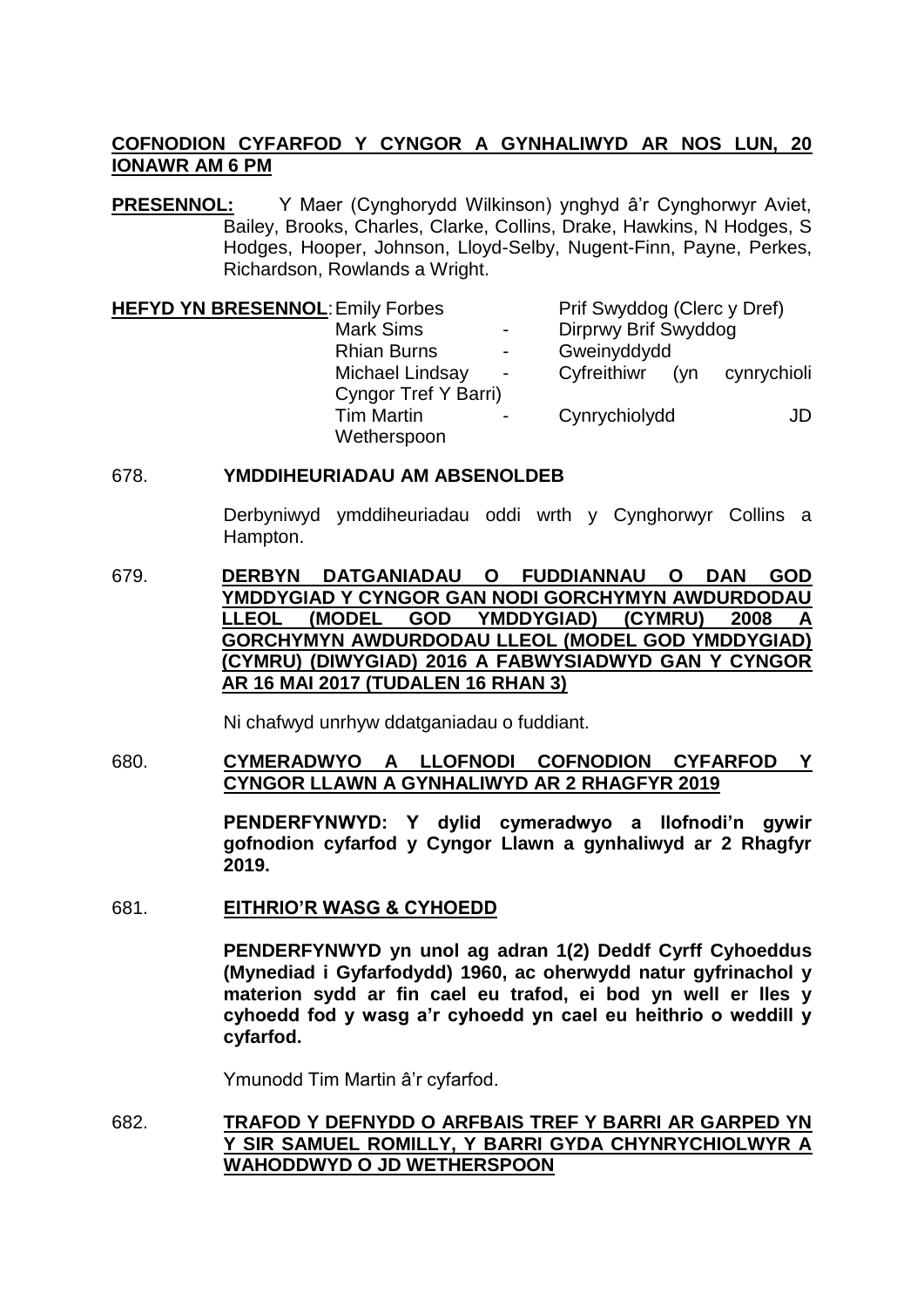Agorodd y Maer y cyfarfod gyda'r datganiad canlynol;

"Ar 12 Gorffennaf 2019 derbyniodd Cyngor Tref Y Barri lythyr oddi wrth y penseiri oedd yn gyfrifol am osod y carped yn cynnwys Arfbais Cyngor Tref Y Barri yn y Sir Samuel Romilly, Y Barri (Wetherspoons lleol). Roedd y llythyr yn gofyn am ganiatâd ôl-weithredol i ddefnyddio Arfbais y Cyngor ar garped oedd eisoes wedi cael ei osod.

Ni wnaed unrhyw gais blaenorol er y dylid fod wedi cyflwyno cais cyn i gynlluniau gael eu gwneud.

Rhaid gwneud cais ysgrifenedig i ddefnyddio Arfbais y Cyngor i'r Pwyllgor Cyllid, Polisi a Dibenion Cyffredinol (sy'n meddu ar rymoedd dirprwyedig) neu i'r Cyngor Llawn, pa un bynnag sy'n cyfarfod gyntaf, i ddelio â'r cais.

Rhoddwyd caniatâd i nifer o grwpiau cymunedol a mudiadau nid er mwyn elw i ddefnyddio'r Arfbais mewn cyd-destunau penodedig megis, er enghraifft, clwb pêl droed a chlwb rygbi'r dref; fodd bynnag, nid yw hynny'n golygu caniatâd i 'ddwyn' Arfbais y Cyngor, nac i gymeradwyo cynnyrch penodol, ond mae'n dangos cyswllt rhwng y Cyngor a'r gymuned mae'n ei gwasanaethu ac yn meithrin perthynas gadarnhaol gyda'r gymuned a chyda mudiadau gwirfoddol / trydydd sector.

Mewn cyfarfod o Gyngor Tref Y Barri ar 22 Gorffennaf 2019, cafodd Aelodau wybod fod y carped wedi cael ei osod. Cafwyd trafodaeth fanwl a chytunodd Aelodau yn unfrydol y gallai defnyddio Arfbais y Cyngor awgrymu cefnogaeth i fusnes masnachol. Roedd Aelodau'n teimlo fod rhoi'r Arfbais ar y llawr gyda chelfi yn cael eu rhoi ar ei ben yn amharchus i'r Arfbais. Fe nodwyd, pe bai cais wedi cael ei wneud yn y modd priodol, y byddai'r Cyngor wedi gwrthod caniatâd oherwydd:-

- natur fasnachol y cwmni oedd yn gwneud y cais, sef mangre drwyddedig;
- anghydnawsedd gwerthoedd gyda brand y cwmni;
- diffyg buddion cymunedol i'r Barri a
- diffyg parch i'r Arfbais.

Teimlwyd hefyd nad oedd J.D. Wetherspoon wedi gwneud unrhyw ymdrech yn y gorffennol i greu perthynas gyda'r dref neu'r Cyngor Tref ac eithrio eu bod yn fenter fasnachol leol.

Felly, PENDERFYNODD y Cyngor ar 22 Gorffennaf 2019:

- Fod Cyngor Tref Y Barri yn gwrthod y cais i ddefnyddio Arfbais Cyngor Tref Y Barri ar garped y Sir Samuel Romilly, Y Barri.
- Y byddai'r Prif Swyddog yn ymateb i'r cais gan y penseiri, gan roi gwybod iddynt beth yw penderfyniad y Cyngor ac yn gofyn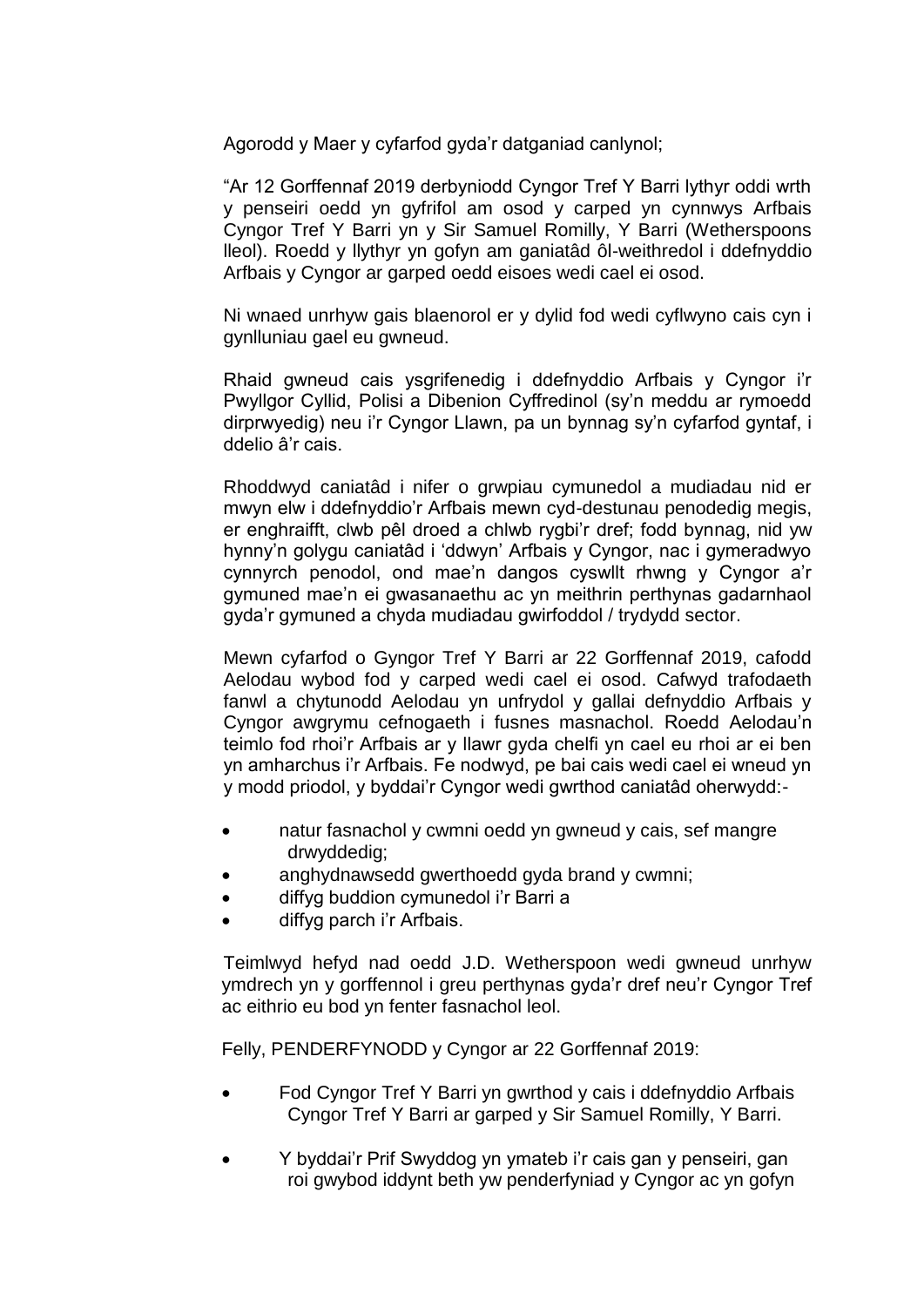iddynt symud y carped cyn gynted ag y bo hynny'n ymarferol bosib.

 Y dylai'r Prif Swyddog geisio cyngor cyfreithiol ar ba gamau ddylid eu cymryd pe bai J.D. Wetherspoon yn gwrthod symud y carped.

Ers cael gwybod hyn, mae Wetherspoon wedi gofyn am y cyfle i gyflwyno sylwadau wyneb yn wyneb i'r Cyngor, a dyna felly pam rydym yn cyfarfod heno yn y cyfarfod Arbennig hwn o'r Cyngor.

Mae Cynghorwyr yma'n bresennol yn ogystal â swyddogion a'n cyfreithiwr, Mr Michael Lindsay.

Croeso i'r cyfarfod Mr. Martin.

O ran trefn y cyfarfod, fe gewch y cyfle i annerch y Cyngor, trwyddo fi, a gofynnir ichi sefyll tra'ch bod yn siarad.

Byddaf yn hwyluso cwestiynau ac atebion gan Gynghorwyr – bydd Arweinyddion Grwpiau yn eich annerch i ofyn cwestiynau, yn hytrach na chynghorwyr unigol. Dylid nodi na all unrhyw gynghorydd unigol siarad ar ran y Cyngor na gwneud penderfyniad ar ran y Cyngor.

Yn dilyn y sesiwn hon, gofynnir ichi adael Siambr y Cyngor tra bod y Cyngor yn ystyried a thrafod, ac yna cewch eich gwahodd yn ôl i mewn."

Dywedodd Tim Martin nad oedd yn sylweddoli y byddai'n cael cais i wneud datganiad i'r Cyngor. Dywedodd wrth yr Aelodau ei fod wedi mynychu'r cyfarfod gan ei fod yn deall fod y Cyngor wedi gofyn iddo wneud hynny. Dywedodd fod y sefyllfa o ran defnyddio'r Arfbais wedi mynd yn anniben ac yr aeth yn anodd i'r naill barti a'r llall ildio.

Dywedodd Tim Martin fod cwmni JD Wetherspoon yn ceisio adeiladu tafarnau a chanddynt gyswllt â'r gymuned leol ac roedd cynllun ac addurnwaith pob tafarn yn adlewyrchu hyn. Ychwanegodd mai bwriad JD Wetherspoon oedd adlewyrchu hanes y gymuned leol trwy adnewyddu adeiladau o bwys ac arddangos hanes lleol ar y waliau.

Dywedodd Tim Martin wrth yr Aelodau y cyflogir 55 o bobl yn nhafarn y Sir Samuel Romilly yn Y Barri. Dywedodd fod cynghorydd wedi gwneud datganiadau yn y wasg ynghylch arferion cyflogi JD Wetherspoon. Dywedodd Tim Martin wrth yr Aelodau nad oedd y datganiadau hyn yn wir, a bod JD Wetherspoon yn gwneud taliadau bonws i'w staff oedd gyfwerth â 50% o elw'r cwmni.

Dywedodd na chafwyd sefyllfa mor eithafol â hon yn hanes JD Wetherspoon a'i fod yn teimlo ei bod yn bwysig cael datrysiad.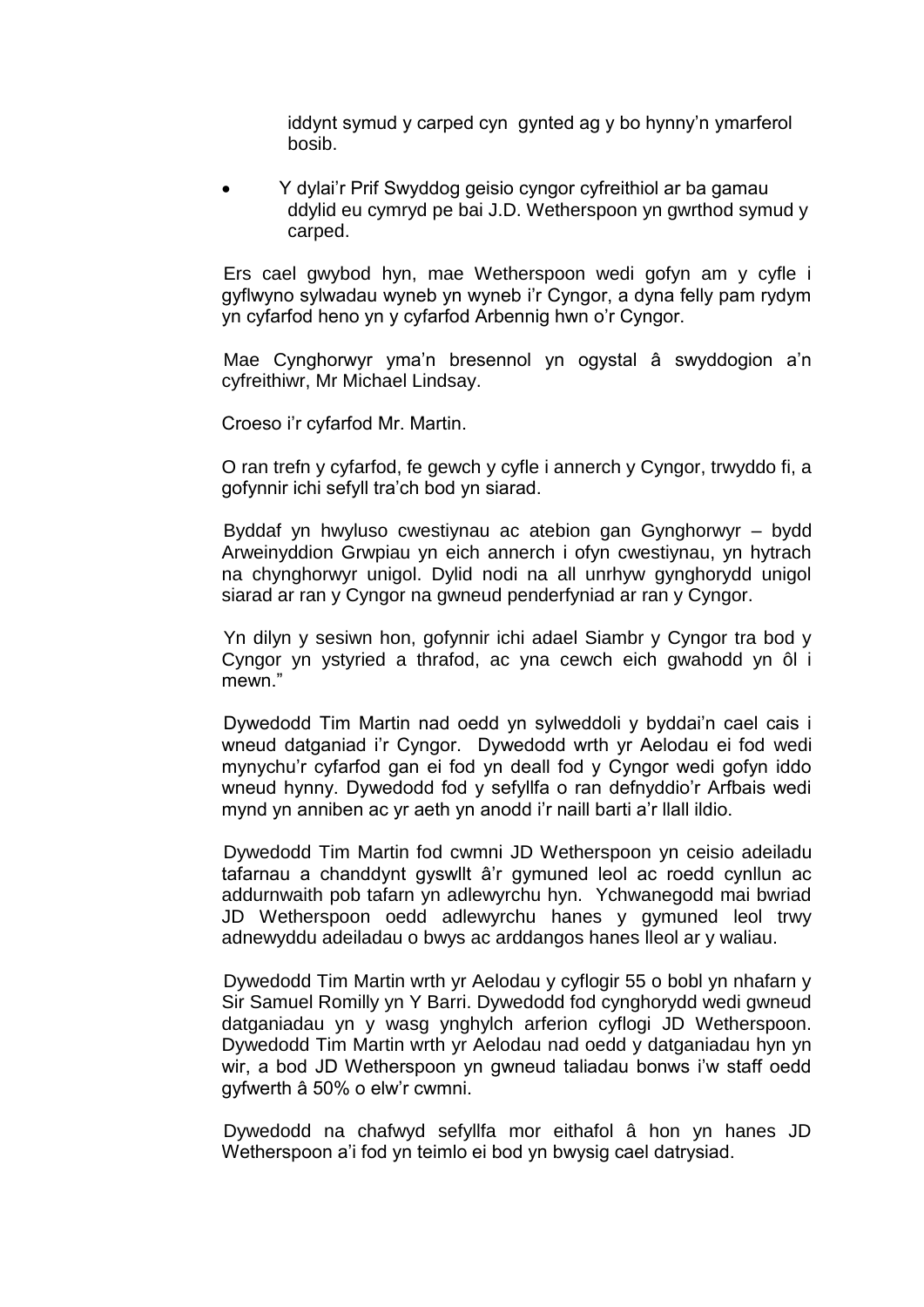Ychwanegodd Tim Martin ei fod yn teimlo fod llawer iawn o gefnogaeth gyhoeddus i'r dafarn ac o blaid caniatáu i'r carped aros lle y mae. Diolchodd i'r Aelodau am ofyn iddo fynychu'r cyfarfod.

Dywedodd yr Arweinydd fod yr Aelodau'n credu fod JD Wetherspoon wedi gofyn am y cyfle i drafod dewisiadau er mwyn ceisio dod o hyd i ateb i'r anghydfod, a'u bod yn gobeithio y gellid cyrraedd canlyniad fyddai'n dderbyniol i bawb yn ystod y cyfarfod.

Adleisiodd y Cynghorydd S Hodges sylwadau'r Cynghorydd Brooks, a gofynnodd sut ym marn Tim Martin y gellid datrys y sefyllfa.

Holodd y Cynghorydd Bailey a gafwyd unrhyw sefyllfaoedd tebyg yn unrhyw un o dafarnau eraill JD Wetherspoon. Gofynnodd hefyd sut roedd Tim Martin yn credu y gellid symud y sefyllfa yn ei blaen.

Dywedodd y Tim Martin y cafwyd gwrthwynebiadau i rai o dafarnau JD Wetherspoon pan roeddent yn llai adnabyddus fel cwmni, ond na fu unrhyw broblemau yn y blynyddoedd diwethaf.

Dywedodd y Prif Swyddog ei bod hi a Michael Lindsay (cyfreithiwr y Cyngor) wedi cyfarfod â chynrychiolydd JD Wetherspoon i drafod sut ellid symud y sefyllfa yn ei blaen ac y trafodwyd nifer o ddatrysiadau posib. Ail-adroddodd hefyd benderfyniad y Cyngor i wrthod caniatâd i ddefnyddio Arfbais Tref Y Barri a'r cais i symud y carped. Dywedodd mai pwrpas y cyfarfod Arbennig o'r Cyngor Llawn oedd trafod ateb posib i'r anghydfod.

Dywedodd Tim Martin ei fod wedi camddeall pwrpas y cyfarfod gan nad oedd yn gwybod fod bwriad trafod datrysiad posib ac nad oedd wedi paratoi unrhyw ddewisiadau i'w cyflwyno i'r Cyngor.

Dywedodd nad oedd yn teimlo fod angen cael dadl ynghylch darn bach o garped. Dywedodd hefyd ei fod yn teimlo mai canfyddiad y cyhoedd oedd bod y Cyngor yn ymddwyn yn eithafol trwy ofyn am symud carped oedd wedi cael ei gynllunio'n arbennig. Ychwanegodd y byddai'n hapus gosod carped arall yn lle'r un presennol unwaith y deuai hwnnw i ddiwedd ei oes.

Dywedodd y cafodd JD Wetherspoon eu beirniadu'n hallt gan gynghorydd yn y wasg. Ychwanegodd y byddai'n rhaid iddo feddwl sut y gellid cael datrysiad a dywedodd ei bod yn teimlo y byddai'n wastraff amser ac arian dilyn llwybr camau cyfreithiol.

Dywedodd yr Arweinydd fod y Cyngor yn awyddus i ddatrys y mater a gofynnodd pa fath o gyfnod amser fyddai'n realistig i Tim Martin gyflwyno dewisiadau ar ffordd bosib ymlaen. Awgrymodd Tim Martin amserlen o dair wythnos ar gyfer llunio ymateb.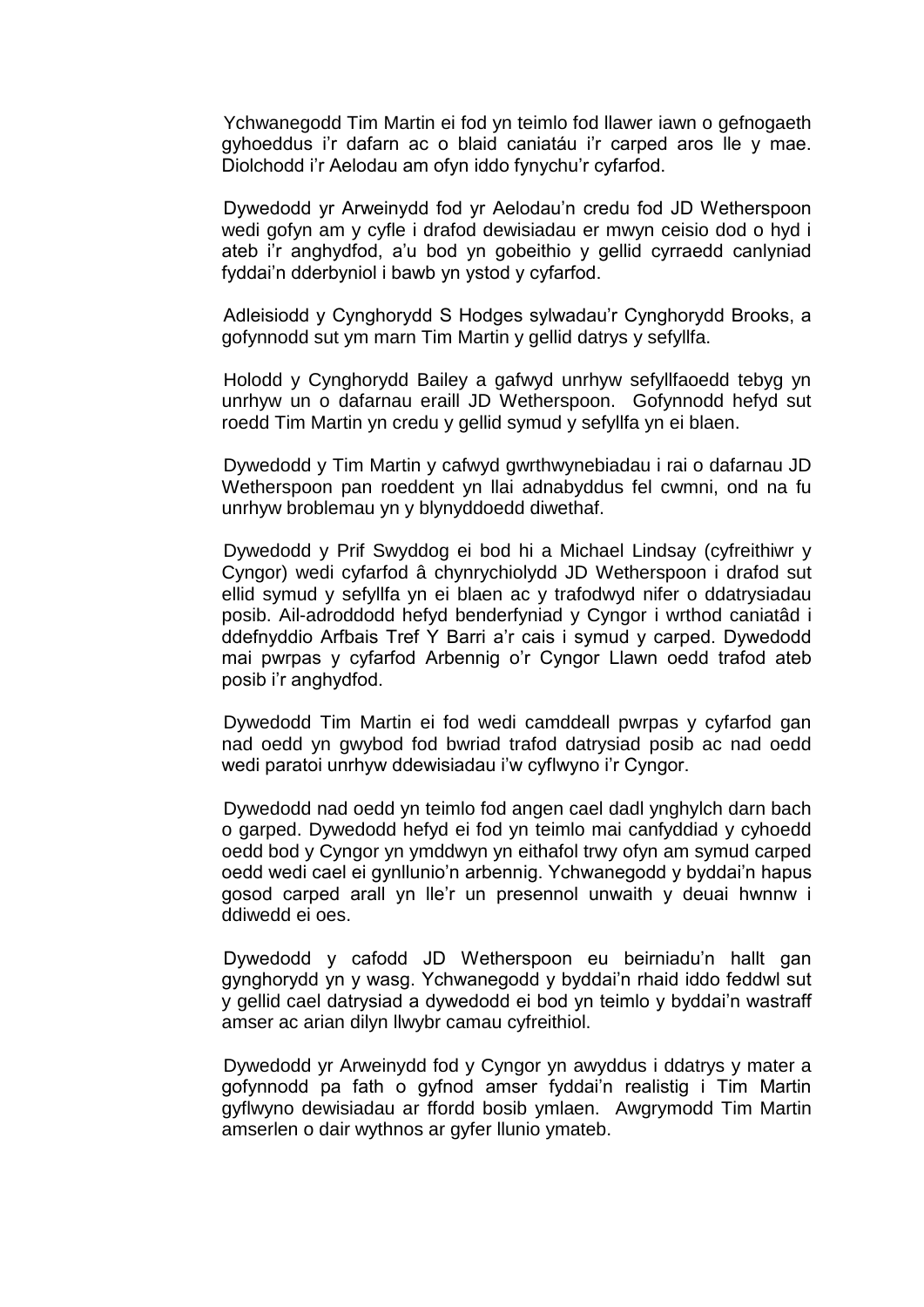Holodd y Prif Swyddog a oedd Tim Martin wedi clywed y dewisiadau yr oedd cyfreithiwr JD Wetherspoon wedi'u trafod gyda hi a Michael Lindsay yn ystod eu cyfarfod ac a oedd ganddo unrhyw ymateb iddynt? Ymatebodd Tim Martin trwy ddweud nad oedd wedi clywed y dewisiadau hyn ac nad oedd wedi'u trafod gyda'i dîm cyfreithiol; yn hytrach, yr hyn a ddywedwyd wrtho oedd bod y Cyngor eisiau siarad ag ef, a dyna pam y daeth i'r cyfarfod.

Dywedodd y Maer y cynhelir cyfarfod nesaf y Cyngor Llawn mewn tair wythnos ar nos Lun 10 Chwefror 2020 a holodd a fyddai Tim Martin yn gallu cyflwyno dewisiadau i'w trafod yn y cyfarfod hwnnw. Ymatebodd Tim Martin trwy ddweud y byddai'n ceisio gwneud hynny ond y byddai'n rhoi gwybod i'r Prif Swyddog pe bai'n methu cadw at y dyddiad hwnnw.

Dywedodd y Cynghorydd S Hodges ei bod yn anffodus nad oedd y trafodaethau wedi symud ymhellach ymlaen.

Gadawodd Tim Martin y cyfarfod.

Dywedodd y Cynghorydd S Hodges nad oedd modd cynnal unrhyw drafodaeth gan na chyflwynwyd unrhyw ddewisiadau. Cynigiodd y dylid cynnwys yr Arweinyddion Grwpiau mewn unrhyw drafodaethau o hyn ymlaen ac y dylai'r penderfyniad terfynol gael ei wneud mewn cyfarfod o'r Cyngor Llawn.

Cytunodd y Cynghorydd Brooks gydag awgrym y Cynghorydd S Hodges, ond ychwanegodd ei bod yn siomedig gyda chanlyniad y cyfarfod.

Dywedodd Michael Lindsay efallai y byddai'n ddefnyddiol ysgrifennu at JD Wetherspoon i ddatgan yn glir fod Cyngor Tref Y Barri yn dal i ystyried fod cael gwared â'r carped yn ddewis, a bod nifer o ddewisiadau ar gael er mwyn dilyn y llwybr hwnnw. Dywedodd nad oedd yn teimlo y byddai'n llesol i'r naill barti na'r llall i gael eu dal mewn anghydfod cyfreithiol, ac mai'r dewis gorau fyddai dod o hyd i ddatrysiad oedd yn dderbyniol i'r naill ochr a'r llall, ond y dylid er hynny esbonio'r sefyllfa gyfreithiol yn glir.

Dywedodd y Cynghorydd Lloyd-Selby ei bod yn teimlo ei bod yn bwysig ein bod yn ofalus o ran canfyddiad y cyhoedd. Dywedodd ei bod yn teimlo hefyd y byddai'n ddefnyddiol ysgrifennu'n uniongyrchol at Tim Martin i'w atgoffa o benderfyniad y Cyngor ac i bwysleisio ein bod yn awyddus i symud ymlaen mewn ffordd adeiladol gyda'r mater hwn.

Dywedodd y Prif Swyddog fod naws y cyfarfod yn wahanol iawn i'r un a gafwyd gyda chyfreithiwr JD Wetherspoon, a'i bod yn teimlo braidd yn ddryslyd am y sefyllfa.

Dywedodd y Cynghorydd Bailey ei fod yn teimlo y bu naws y cyfarfod yn weddol gadarnhaol. Ychwanegodd y dylid diystyru cymryd camau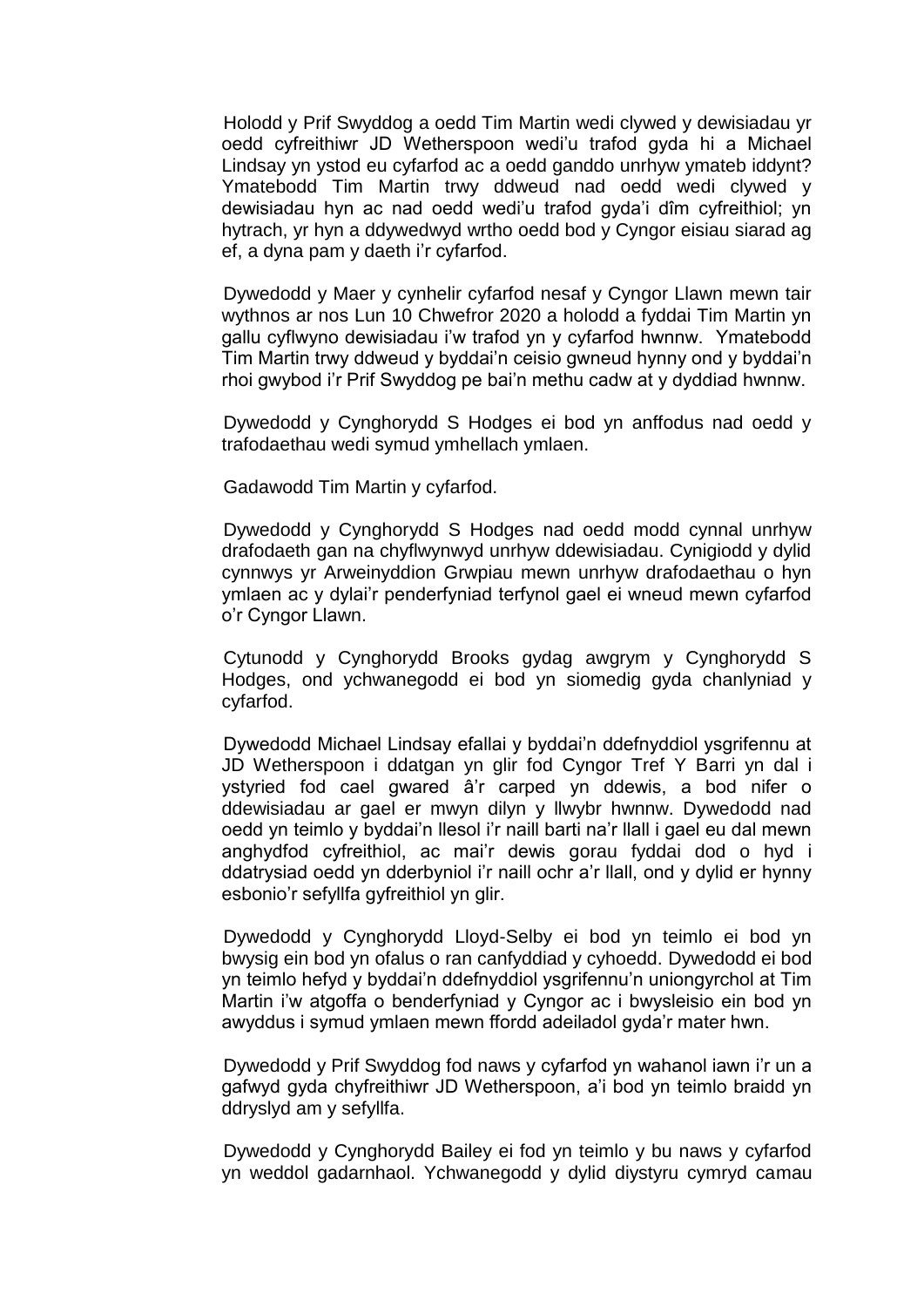cyfreithiol oherwydd y gost. Ychwanegodd ei fod yn teimlo y dylid cymryd camau i sicrhau bod gennym nod masnach/hawlfraint ar yr Arfbais i'r dyfodol er mwyn sicrhau na allai sefyllfa debyg ddigwydd eto yn y dyfodol.

Dywedodd, er ei fod yn cytuno gydag egwyddor wreiddiol gwrthod caniatâd i ddefnyddio'r Arfbais, ei fod yn gobeithio oherwydd yr adnoddau fyddai eu hangen i fynd â'r mater ymhellach y byddai Tim Martin yn ymateb a chynnig rhai dewisiadau posib. Dywedodd ei fod yn teimlo hefyd y byddai'r cyhoedd yn diolch i'r Cyngor am gyrraedd cytundeb gyda JD Wetherspoon heb fynd trwy anghydfod cyfreithiol.

Dywedodd y Cynghorydd Hooper fod y Cyngor wedi cytuno'n unfrydol fod anghydnawsedd rhwng gwerthoedd cyflogaeth JD Wetherspoon a Chyngor Tref Y Barri ac roedd yn teimlo y dylid cadw at y penderfyniad hwnnw. Dywedodd, er ei fod yn teimlo fod y ffaith y daeth Tim Martin i'r cyfarfod yn rhywbeth i'w groesawu, y dylai Aelodau gofio ei fod yn gweithio er budd ariannol i'r cwmni ac nid er lles y gymuned leol. Ychwanegodd na fyddai Tim Martin yn caniatáu i unrhyw gorff neu sefydliad arall ddefnyddio brandio neu logo JD Wetherspoon, ac y dylid edrych ymhellach ar ddewisiadau i orfodi JD Wetherspoon i gael gwared â'r carped.

Adleisiodd y Cynghorydd Richardson bryderon ynghylch y ffaith na chafwyd datrysiad. Dywedodd hefyd y cafwyd sylwadau cadarnhaol gan y cyhoedd ynghylch safiad y Cyngor ar y mater.

Dywedodd y Cynghorydd Bailey, er y codwyd gwerthoedd JD Wetherspoon fel mater o bwys, y gwnaed hynny yn rhan o'r drafodaeth a'i bod yn bosib fod cynghorwyr unigol wedi penderfynu y dylid gwrthod caniatâd i ddefnyddio'r Arfbais oherwydd materion eraill a godwyd. Dywedodd hefyd ei fod yn hapus i ddatgan ei fod wedi newid ei feddwl ar yr agwedd hon o'r drafodaeth Dywedodd hefyd, gan nad oedd gan Gyngor Tref Y Barri y nod masnach/hawlfraint ar yr Arfbais, ei fod yn gyfyngedig o ran y camau y gellid eu cymryd, yn enwedig felly yn y cyswllt hwn gan fod cymaint o wahaniaeth o ran yr arian oedd ar gael i'r ddau barti.

Roedd y Cynghorydd S Hodges yn teimlo y byddai'n ddefnyddiol pe bai'r Prif Swyddog yn llunio datganiad i'r wasg rhag ofn y byddai ei angen.

Dywedodd y Cynghorydd Johnson nad oedd yn teimlo fod y drafodaeth wedi symud ymlaen a bod Tim Martin wedi methu ymateb pan ofynnwyd iddo'n uniongyrchol sut yr oedd ef yn credu y gellid datrys y sefyllfa.

### **PENDERFYNWYD:**